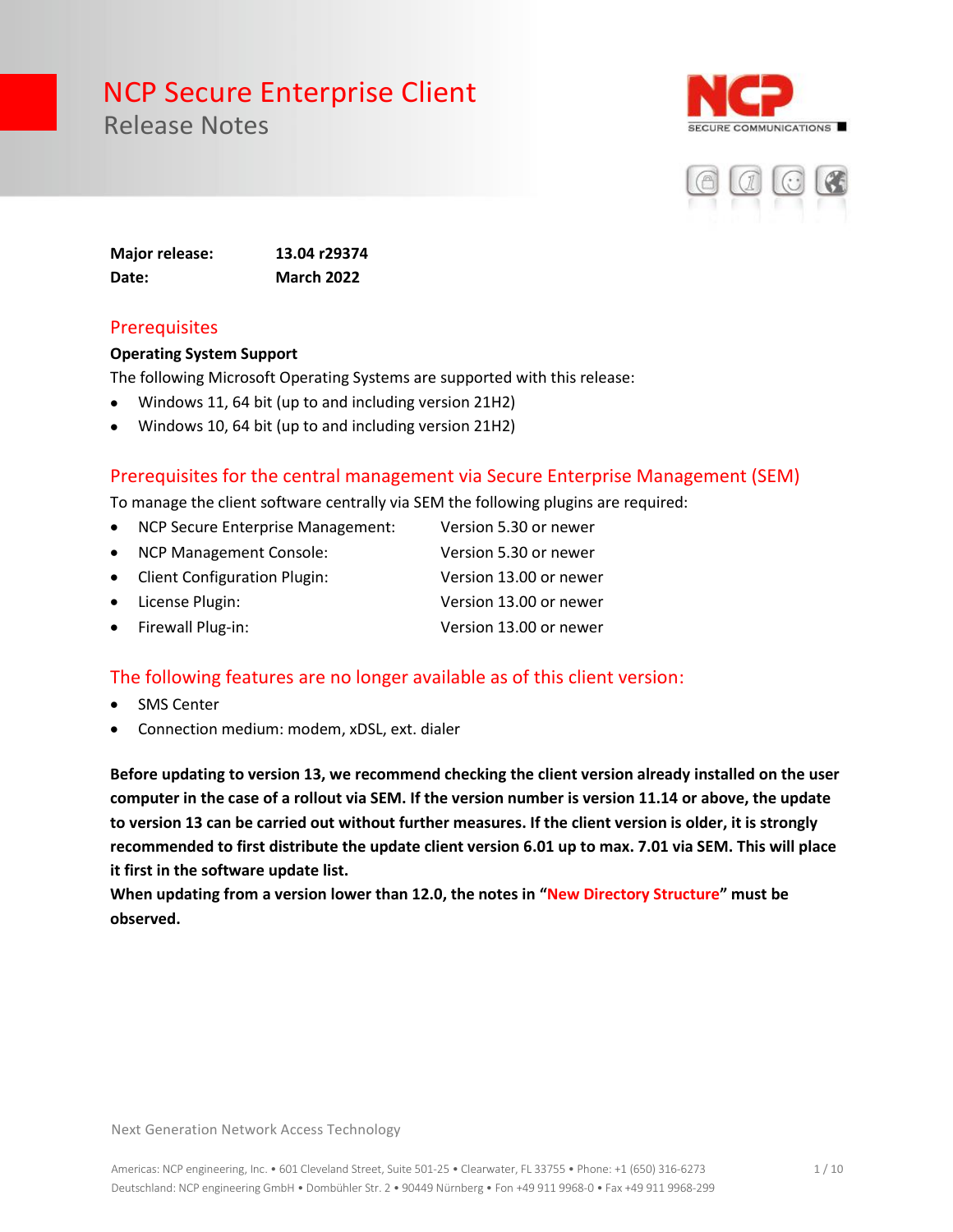Release Notes





#### New Directory Structure

For security reasons and compatibility with Windows, the directory structure of the NCP Secure Client has been changed as of version 12.0. The following directories that were previously in the installation directory under Programs\NCP\SecureClient\ have been migrated to ProgramData\NCP\SecureClient\:

arls, cacerts, certs, config, crls, CustomBrandingOption, data, hotspot, log, statistics

These are configuration files, certificates or log files. Binaries or resources remain in Programs \... During the update process, the new directory structure is created automatically and the configuration is transferred accordingly. Configuration paths within the certificate configuration that contain the variable %InstallDir% are converted to paths with %CertDir%. %CertDir% refers to the path C:\ProgramData\NCP\SecureClient\certs.

Note: The configuration entry %CertDir%\client1.p12 is equivalent to client1.p12. **Please note when using the NCP Secure Enterprise Management:**

The NCP Secure Enterprise Clients can be upgraded to version 13.x as before. The local configuration is automatically converted during the update process. When using NCP Secure Enterprise Management to assign new configurations, the paths in the configurations or templates to be assigned must be modified before distribution. Likewise, for different client versions, a distinction must be made between configurations from version 12.x and older versions. The use of absolute paths is not recommended by NCP.

#### **1. New Features and Enhancements**

#### Revised hotspot login

Starting with this version 13.0 of the NCP Secure Client, the Chrome-based Microsoft Edge web browser is invoked via WebView2 runtime and used exclusively for the purpose of logging into a hotspot. The prerequisite for this is the installed WebView2 runtime (from version 94.0.992.31 or newer) within the operating system. The WebView2 runtime can be downloaded here:

<https://developer.microsoft.com/en-us/microsoft-edge/webview2/#download-section>

#### Support for max. 250 split tunneling remote networks

For both IPv4 and IPv6, up to 250 split tunneling configurations can be communicated from the NCP Secure Enterprise VPN Server to the client via IKEConfigMode. The prerequisite for this is an NCP Secure Enterprise VPN Server version 13.0 or higher.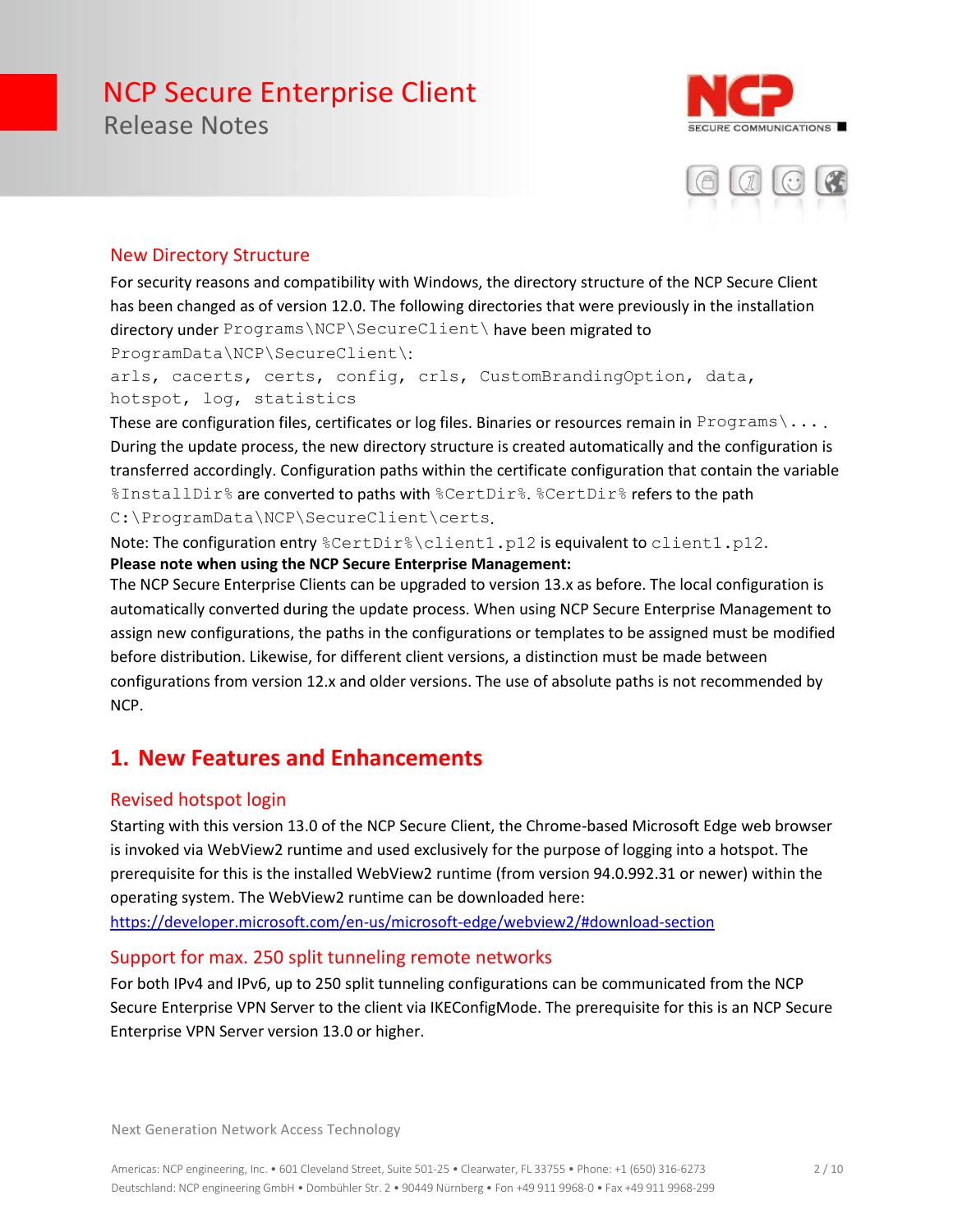E COMMUNICATIONS



#### Support for WPA3 encryption

The Wi-Fi Manager integrated in the NCP Secure Client can now also manage Wi-Fis encrypted with WPA3.

#### Support of RFC 7296

Release Notes

RFC 7296 defines the forwarding of split tunneling remote networks by the VPN gateway to the VPN client. This RFC is supported as of this client version.

#### Enhanced of the VPN status in the Windows registry

```
Previously, the connection status of the NCP client could be found in the registry under "Computer \
HKEY LOCAL MACHINE \ SOFTWARE \ WOW6432Node \ NCP engineering GmbH \
NCP RWS / GA \setminus 6.0" for the SecClCsi parameter with the values
```
0 = not connected

and

1 = connected

read out. As of this version, the client saves additional states in the Windows registry in the following location:

```
HKEY LOCAL MACHINE \ SOFTWARE \ NCP engineering GmbH \ NCP Secure
Client
```
or

```
HKEY LOCAL MACHINE \ SOFTWARE \ WOW6432Node \ NCP engineering GmbH \
NCP Secure Client
```
The associated parameter ConnectState can have the following values:

- 0 = connection is disconnected
- 1 = connection is being established
- 2 = connection has been successfully established
- 3 = Internet connection is interrupted, VPN connection is on hold
- 4 = connection established but only communication with the NCP management server possible (licensing)

#### Reading out Windows environment variables in the certificate configuration

In the "CSP user certificate store" certificate configuration, the client supports the entry of Windows environment variables, e.g. %userdnsdomain%, %userdomain% or %computername%. These are queried when reading the cnf configuration in the underlying operating system and their return values are statically adopted in the configuration. A combination with additional characters is possible, for example: "%computername%.%userdnsdomain%".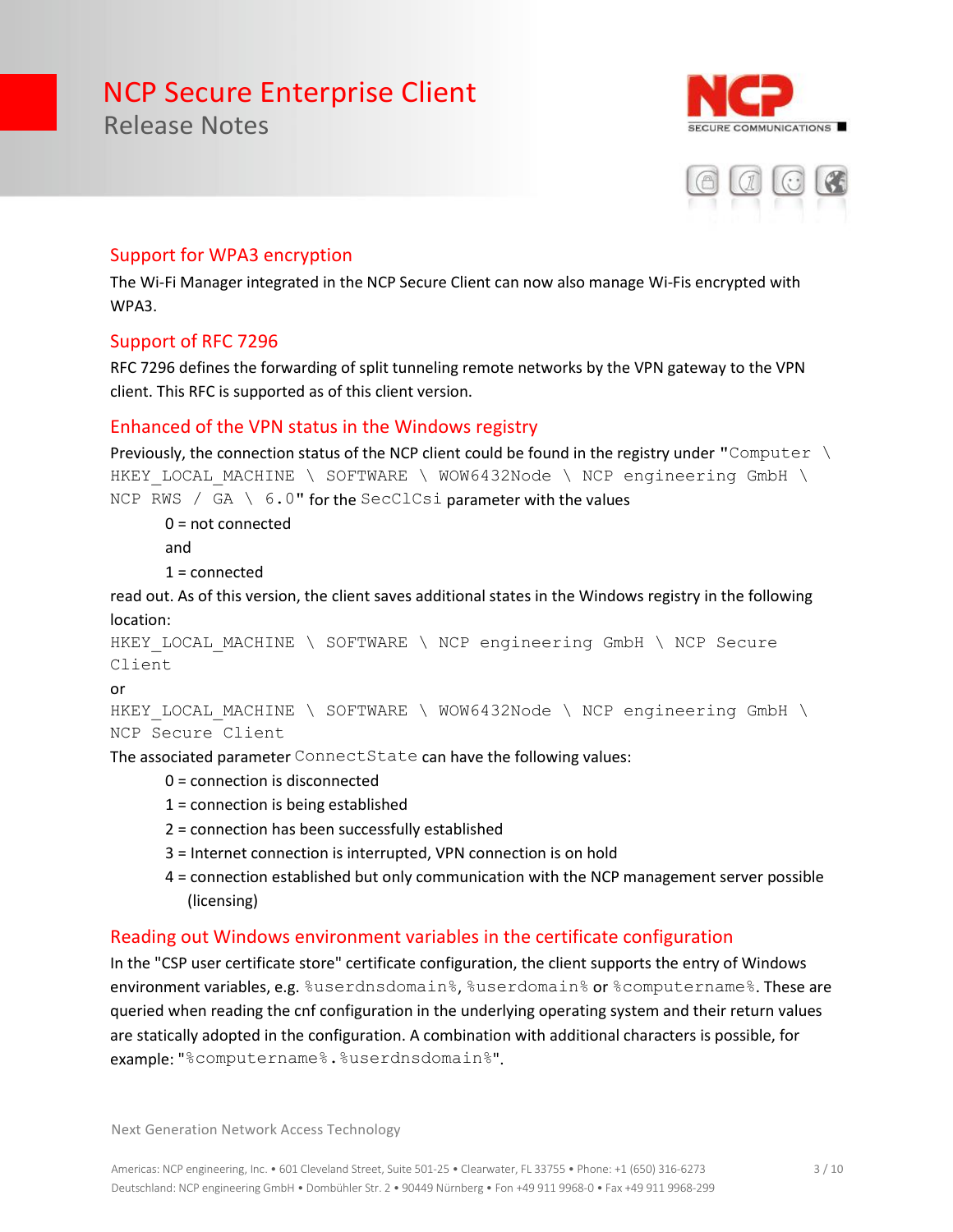Release Notes





### **2. Improvements / Problems Resolved**

#### Revised file handling of ncp.db

In rare cases, the  $ncp$ .  $db$  file became unusable during operation, causing the client to lose its license. This problem has been fixed.

#### "Network Location Awareness" not available with NCP firewall active

If the client firewall is activated, the "Network Location Awareness" of the Windows operating system is not available. In the case of the exclusively desired Friendly Network Detection functionality, the "Network Location Awareness" of the Windows operating system can be used by configuring a client firewall rule "Allow all network traffic bidirectionally" and setting a registry key. For this purpose the parameter RegDw "WscIntegration"=0 has to be configured in the registry within HKEY\_LOCAL\_MACHINE\SYSTEM\CurrentControlSet\Services\ncprwsnt. The default value of this parameter is 1.

#### Option "Disable Wi-Fi when LAN cable is connected": Problem with Hyper-V

When using Hyper-V functionality, the Wi-Fi adapter was incorrectly deactivated when the "Disable Wi-Fi when LAN cable is connected" option was set. This problem has been fixed.

#### Automatic login via credential provider

When using the logon option with configured user credentials, a locked Windows workstation could be unlocked by selecting the NCP credential provider. This problem has been fixed.

#### Troubleshooting for multiple certificates with the same issuer and subject in the Windows certificate store

If the Windows certificate store contained certificates with identical issuer and subject, the wrong expired certificate was sometimes used by the client and acknowledged with the message "unable to get issuer certificate". This problem has been fixed.

#### Support for NCP Secure VPN GovNet Box removed

Removed the internal firewall rules required to run the NCP Secure VPN GovNet Box.

#### Changed default value in FND options

The default value for the "Check for friendly networks periodically" option has been changed from 0 sec to 3600 sec.

#### Incomplete log files

Under certain circumstances, incorrect write accesses to the client log files occurred, so that log entries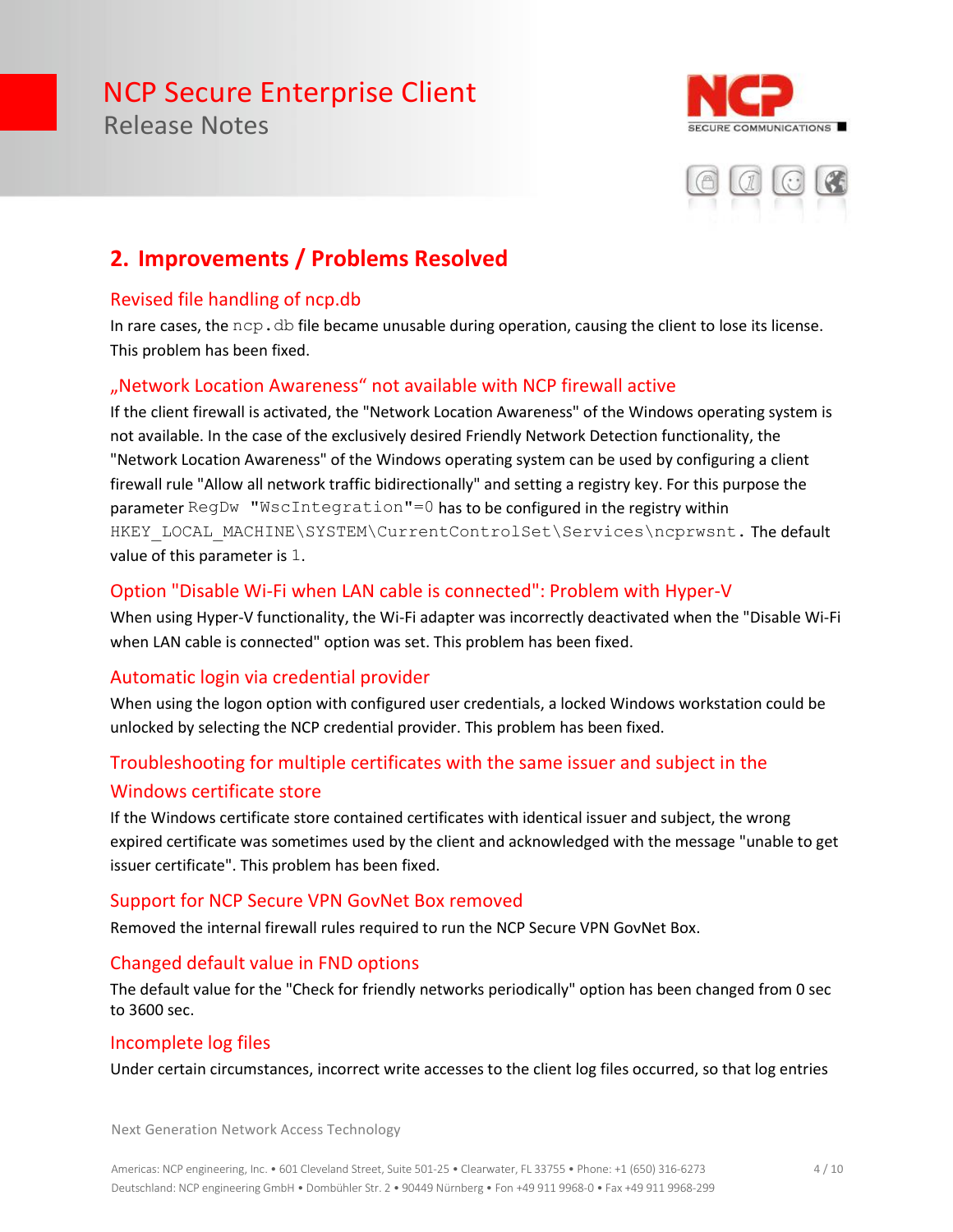Release Notes





were missing in the worst case. This problem has been fixed.

#### Revised installation routine

In rare cases, after the end of the installation process, before the computer restart, the network connection was completely disconnected. This problem has been fixed. Furthermore, the "Repair program" functionality within the MSI installation process has been removed.

#### Error after standby state in connection with IPv6 fixed

After the standby state of the PC there were connection problems with IPv6. This error has been fixed.

#### Newly imported certificates in Computer CSP were not taken over

In rare cases, connection errors occurred when using NCP Secure Client 12.20 when a new certificate was distributed by Entrust. This error has been fixed.

#### Problem during installation with certmgr.exe

During the installation of the NCP Secure Client, the certmgr.exe file created by Microsoft was used to install the NCP manufacturer certificate. This file was recognized as not signed. Starting from this version, the newer certutil.exe is used instead of certmgr.exe. This has fixed the problem.

#### Dynamic certificate selection

The certificate selection has been significantly improved. In addition, only valid certificates will be imported in the future.

#### Import of a nepphone. cnf via nepelientemd.exe before user login

Starting with version 12.x of the NCP Secure Client, the CLI tools rwscmd.exe and ncpclientcmd.exe could not read in a cnf configuration before user login. This problem has been fixed.

#### Bugfix in ESP header for IPv6

#### Revised parameter locks in the client GUI

In the client GUI, measures have been taken to ensure that blocked buttons cannot be activated by certain tools and that blocked functions are made available as a result.

#### Fixed a problem when establishing a connection with VPN Path Finder via IPv6

#### Improvement of the FND compatibility with network switches

#### Optimization of the establishment of an IKEv2 connection with EAP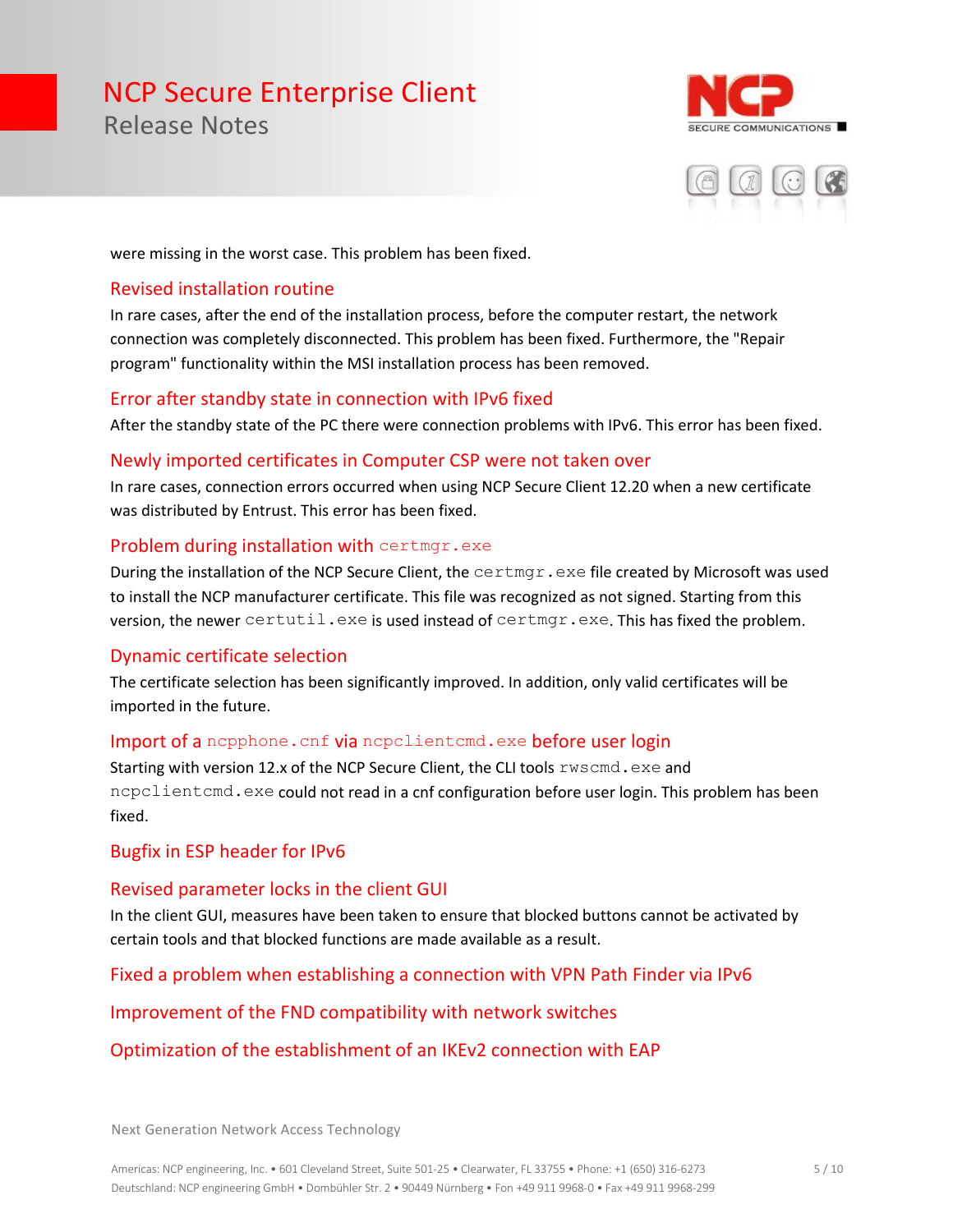URE COMMUNICATIONS



In certain situations, the establishment of the VPN tunnel with IKEv2 and EAP could take an unusually long time. This problem has been resolved.

Improvement of the VPN bypass compatibility with MS Teams

#### **3. Known Issues**

Release Notes

#### Compatibility of the Update Client

The Update Client 8.0 included in the NCP Secure Client is not compatible with older versions of the NCP Secure Client and accordingly cannot be distributed for these versions via SEM Update.

#### Option: "Automatically Open Connection Setup Dialog"

Under certain circumstances, the Logon option "Automatically Open Connection Dialog" does not work.

#### **4. Getting Help for the NCP Secure Enterprise Client**

To ensure that you always have the latest information about NCP's products, always check the NCP website at:

<https://www.ncp-e.com/en/service-resources/download-vpn-client/version-information/>

For further information about the Enterprise Client, visit:

<https://www.ncp-e.com/en/products/centrally-managed-vpn-solution/>

For further assistance with the NCP Secure Enterprise Client (Win32/64), visit:

<https://www.ncp-e.com/en/company/contact/>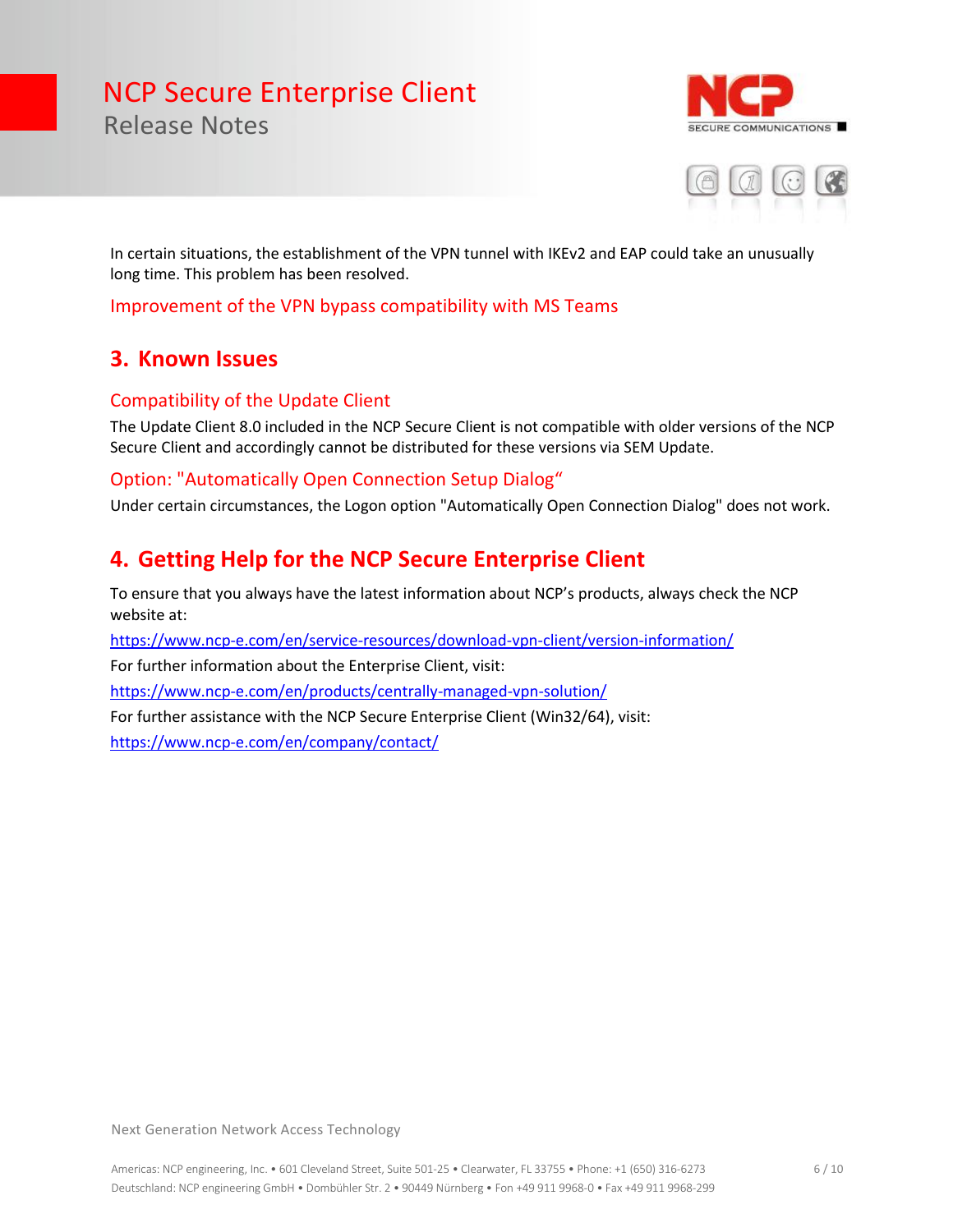Release Notes





#### **5. Features**

| <b>Operating Systems</b><br><b>Security Features</b>       | Microsoft Windows (64 bit): Windows 11, Windows 10<br>x86-64 platform                                                                                                                                                                                                                                                                                                                                                                                                                                                                                                                                 |  |
|------------------------------------------------------------|-------------------------------------------------------------------------------------------------------------------------------------------------------------------------------------------------------------------------------------------------------------------------------------------------------------------------------------------------------------------------------------------------------------------------------------------------------------------------------------------------------------------------------------------------------------------------------------------------------|--|
|                                                            | The Enterprise Client supports all major IPsec standards in accordance with RFC                                                                                                                                                                                                                                                                                                                                                                                                                                                                                                                       |  |
| <b>Personal Firewall</b><br><b>Firewall Configuration*</b> | Stateful Packet Inspection;<br>IP-NAT (Network Address Translation);<br>Friendly Net Detection (Firewall rules adapted automatically if the connected network is<br>recognized based on its IP subnet address, the DHCP server's MAC address or an NCP FND<br>Server*);<br>Start FND dependent action;<br>Secure hotspot logon;<br>Home Zone;<br>Differentiated filter rules relative to: protocols, ports, applications and addresses, LAN<br>adapter protection, IPv4 and IPv6 support, Central administration*                                                                                     |  |
| <b>VPN Bypass</b>                                          | The VPN Bypass function allows the administrator to define applications which can<br>communicate over the Internet directly despite disabling split tunneling on the VPN<br>connection. It is also possible to define which domains or target addresses can bypass the<br>VPN tunnel.                                                                                                                                                                                                                                                                                                                 |  |
| <b>Virtual Private</b><br>Networking                       | IPsec (Layer 3 Tunneling), RFC-conformant; IPsec proposals can be determined through the<br>IPsec gateway (IKEv1/IKEv2, IPsec Phase 2);<br>Event log;<br>communication only in the tunnel;<br>MTU size fragmentation and reassembly, DPD, NAT-Traversal (NAT-T);<br>IPsec tunnel mode                                                                                                                                                                                                                                                                                                                 |  |
| Encryption                                                 | Symmetric processes: AES 128, 192, 256 bits; Blowfish 128, 448 bits; Triple-DES 112, 168 bits;<br>Dynamic processes for key exchange: RSA to 2048 bits; seamless rekeying (PFS);<br>Hash algorithms: SHA-1, SHA-256, SHA384, SHA-512, MD5, DH group 1, 2, 5, 14-21, 25-30                                                                                                                                                                                                                                                                                                                             |  |
| <b>FIPS Inside</b>                                         | The IPsec Client incorporates cryptographic algorithms conformant with the FIPS standard.<br>The embedded cryptographic module incorporating these algorithms has been validated as<br>conformant to FIPS 140-2 (certificate #1747).<br>FIPS conformance will always be maintained when any of the following algorithms are used<br>for establishment and encryption of the IPsec connection:<br>DH Group: Group 2 or higher (DH starting from a length of 1024 Bit)<br>Hash Algorithms: SHA1, SHA 256, SHA 384, or SHA 512 Bit<br>Encryption Algorithms: AES with 128, 192 and 256 Bit or Triple DES |  |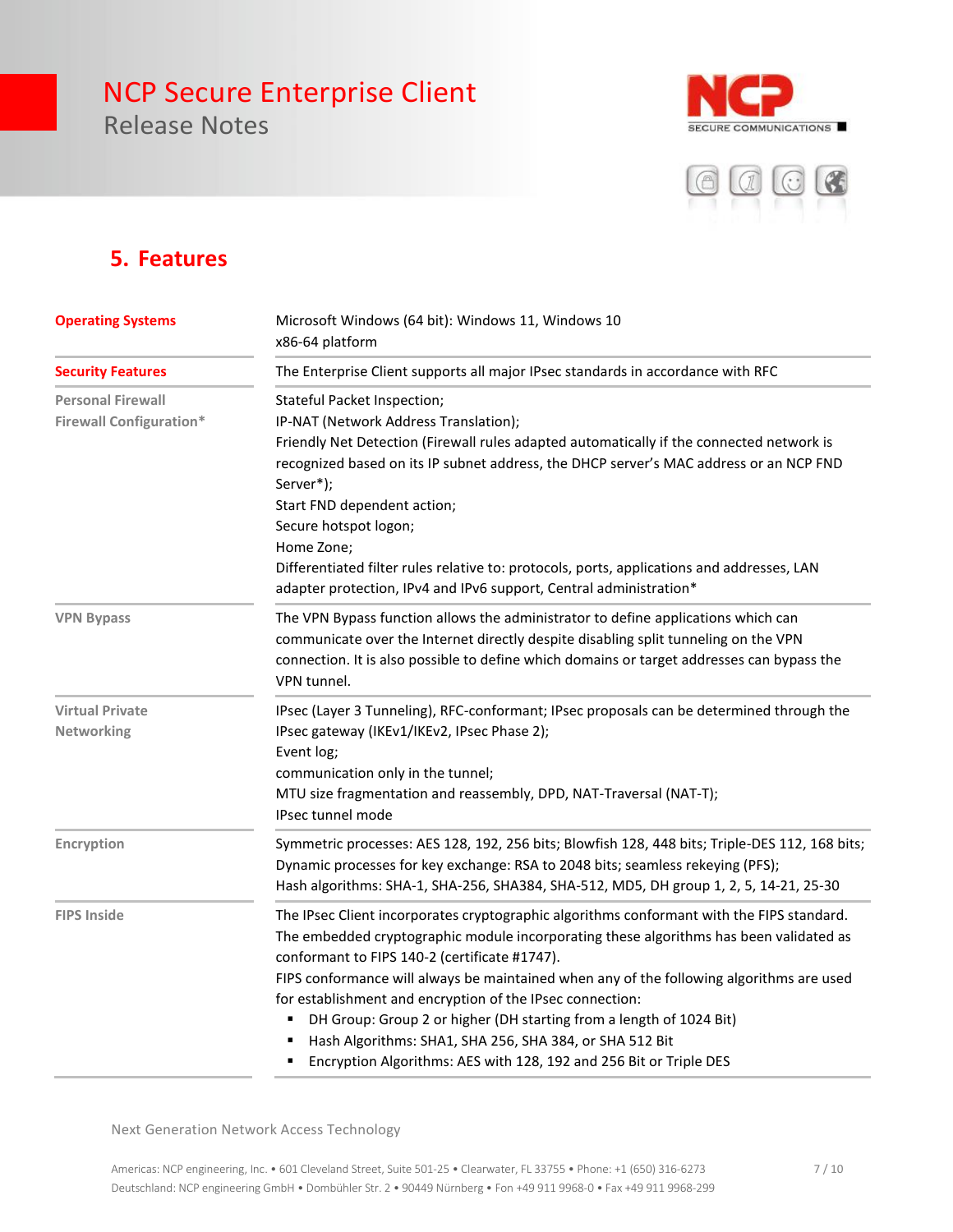

Release Notes



| <b>Authentication Processes</b> | IKE (Aggressive Mode and Main Mode, Quick Mode);                                              |
|---------------------------------|-----------------------------------------------------------------------------------------------|
|                                 | XAUTH for extended user authentication; IKEv2;                                                |
|                                 | IKE config. mode for dynamic assignment of a virtual address from the internal address pool   |
|                                 | (private IP);                                                                                 |
|                                 | PFS;                                                                                          |
|                                 | PAP, CHAP, MS CHAP V.2;                                                                       |
|                                 | IEEE 802.1x: EAP-MD5 (Extensible Authentication Protocol): Extended authentication relative   |
|                                 | to switches and access points (Layer 2);                                                      |
|                                 | EAP-TLS (Extensible Authentication Protocol - Transport Layer Security): Extended             |
|                                 | authentication relative to switches and access points on the basis of certificates (Layer 2); |
|                                 | Support of certificates in a PKI: Soft certificates, smart cards, and USB tokens; Multi       |
|                                 | Certificate Configurations;                                                                   |
|                                 | Pre-shared secrets, one-time passwords, and challenge response systems;                       |
|                                 | RSA SecurID ready                                                                             |
| <b>Strong Authentication</b>    | X.509 v.3 Standard; biometric Authentication (Windows 8.1 or higher)                          |
|                                 | PKCS#11 interface for encryption tokens (USB and smart cards);                                |
|                                 | smart card operating systems: TCOS 1.2, 2.0 and 3.0 Signature Card Version 2.0 Release 1,     |
|                                 | Atos CardOS V5.3 QES, V1.0;                                                                   |
|                                 | Smart card reader interfaces: PC/SC, CT-API, Microsoft CSP;                                   |
|                                 | PKCS#12 interface for private keys in soft certificates;                                      |
|                                 | CSP for the use of user certificates in the windows certificate store                         |
|                                 | CSP for the use of smart cards via vendor API                                                 |
|                                 | PIN policy; administrative specification for PIN entry in any level of complexity;            |
|                                 | revocation: EPRL (End-entity Public-key Certificate Revocation List, formerly CRL),           |
|                                 | CARL (Certification Authority Revocation List, formerly ARL), OCSP                            |
| PKI Enrollment*                 | CMP* (Certificate Management Protocol)                                                        |
| <b>Network Access Control</b>   | Endpoint Policy Enforcement**                                                                 |
| <b>Networking Features</b>      | LAN emulation: Ethernet adapter with NDIS interface, full Wi Fi (Wireless Local Area          |
|                                 | Network) and WWAN (Wireless Wide Area Network, Mobile Broadband) support                      |
| <b>Network Protocol</b>         | IPv4 / IPv6 Dual Stack                                                                        |
| <b>Dialers</b>                  | NCP Internet Connector or Microsoft RAS Dialer (for ISP dial-in via dial-in script)           |
| <b>Seamless Roaming**</b>       | If a communications medium error occurs, automatic switchover of VPN tunnel to another        |
|                                 | Internet communication medium (LAN/WWAN/3G/4G) without altering IP address ensures            |
|                                 | that applications communicating over VPN tunnel are not disturbed and application session     |
|                                 | is not disconnected. (prerequisite: NCP (Virtual) Secure Enterprise VPN Server)               |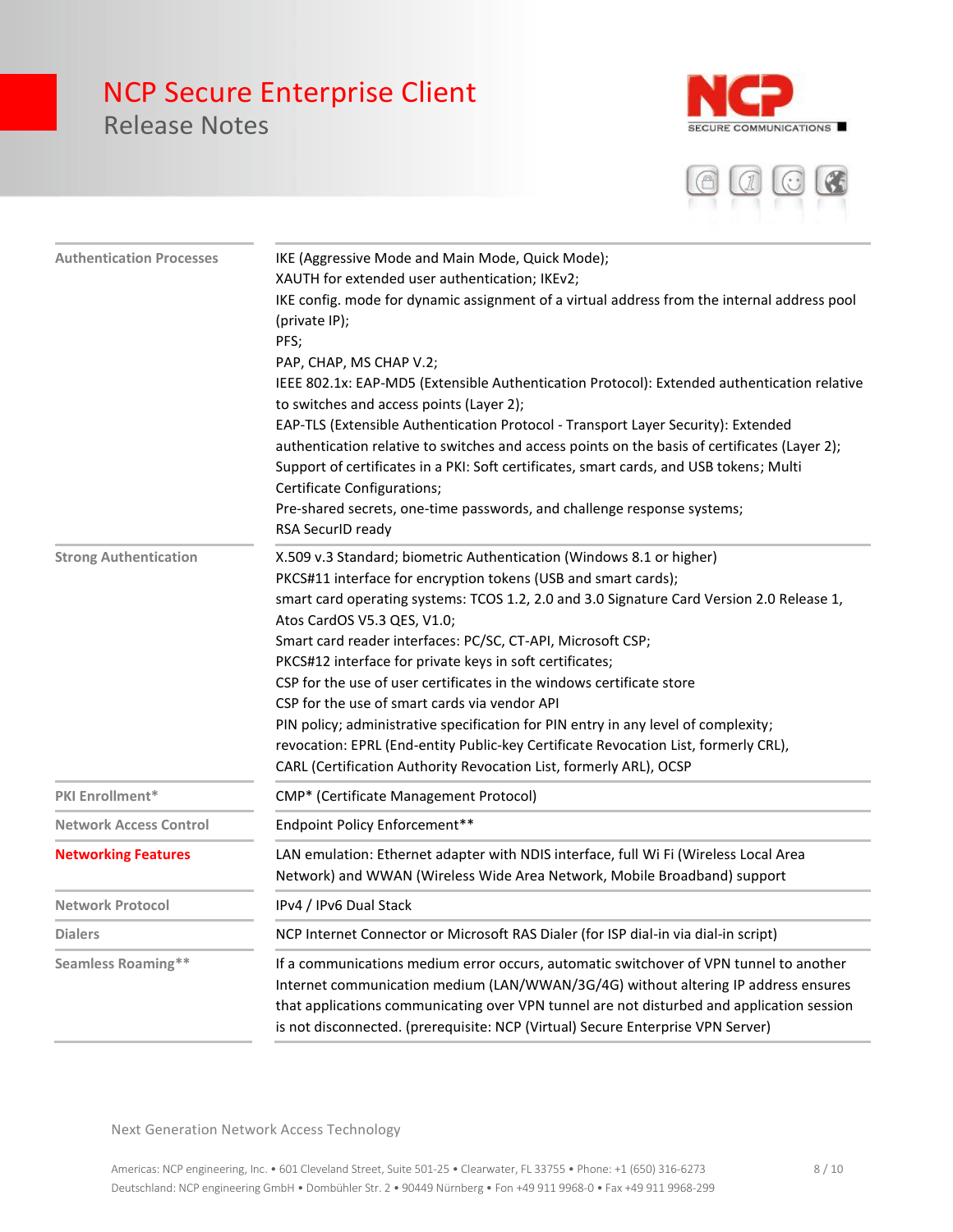### NCP Secure Enterprise Client Release Notes





| <b>VPN Path Finder**</b>                                               | NCP Path Finder Technology: Fallback IPsec/ HTTPS (port 443) if port 500 respectively UDP<br>encapsulation is not possible (prerequisite: NCP VPN Path Finder Technology on VPN<br>gateway)                                                                                                                                                                                                                                                                                                                  |
|------------------------------------------------------------------------|--------------------------------------------------------------------------------------------------------------------------------------------------------------------------------------------------------------------------------------------------------------------------------------------------------------------------------------------------------------------------------------------------------------------------------------------------------------------------------------------------------------|
| <b>IP Address Allocation</b>                                           | DHCP (Dynamic Host Control Protocol), DNS: Dial-in to the central gateway with changing<br>public IP addresses through IP address query via DNS server                                                                                                                                                                                                                                                                                                                                                       |
| <b>Communication Media</b>                                             | Internet, LAN, Wi-Fi, GSM (incl. HSCSD), GPRS, 3G, LTE, HSDPA, PSTN.                                                                                                                                                                                                                                                                                                                                                                                                                                         |
| <b>Line Management</b>                                                 | DPD with configurable time interval; Short Hold Mode; Wi-Fi roaming (handover);<br>Timeout (controlled by time and charges);<br>Budget manager (administration of connection time and/or -volume for GPRS/3G and Wi-Fi,<br>in case of GPRS/3G separated administration of roaming abroad)<br>Connection Modes: automatic, manual, variable (reconnection dependent on how previous<br>disconnect invoked)                                                                                                    |
| <b>APN from SIM Card</b>                                               | APN (Access Point Name) defines access point of a mobile data connection at a provider.<br>If user changes provider, system automatically uses APN data from SIM card to configure<br><b>Secure Client</b>                                                                                                                                                                                                                                                                                                   |
| <b>Data Compression</b>                                                | IPCOMP (Izs), deflate (only for IKEv1)                                                                                                                                                                                                                                                                                                                                                                                                                                                                       |
| <b>Quality of Service</b>                                              | Prioritization of configured outgoing bandwidth in VPN tunnel.                                                                                                                                                                                                                                                                                                                                                                                                                                               |
| <b>Additional Features</b>                                             | Automatic media detection; UDP encapsulation, WISPr-support, IPsec-Roaming, Wi-Fi<br>roaming, Split Tunneling                                                                                                                                                                                                                                                                                                                                                                                                |
| <b>Point-to-Point Protocols</b>                                        | PPP over GSM, PPP over Ethernet; MLP, CCP, CHAP                                                                                                                                                                                                                                                                                                                                                                                                                                                              |
| <b>Internet Society</b><br><b>RFCs and Drafts</b>                      | RFC 2401-2409 (IPsec), RFC 3947 (NAT-T negotiations), RFC 3948 (UDP encapsulation),<br>IP security architecture, ESP, ISAKMP/Oakley, IKE, XAUTH, IKECFG, DPD, NAT Traversal (NAT-<br>T), UDP encapsulation, IPCOMP; RFC 7427: IKEv2-Authentication (Padding-method)                                                                                                                                                                                                                                          |
| <b>Client Monitor</b><br><b>Intuitive, Graphical User</b><br>Interface | Multilingual (English, Spanish, French, German);<br>Client Info Center;<br>Configuration, Connection Management and Monitoring, Connection Statistics, Log-files,<br>Internet availability test,<br>Trace Tool for error diagnosis;<br>Display of connection status;<br>Integrated support of Mobile Connect Cards;<br>Client Monitor can be tailored to include company name or support information;<br>Password protected configuration management and profile management, configuration<br>parameter lock |